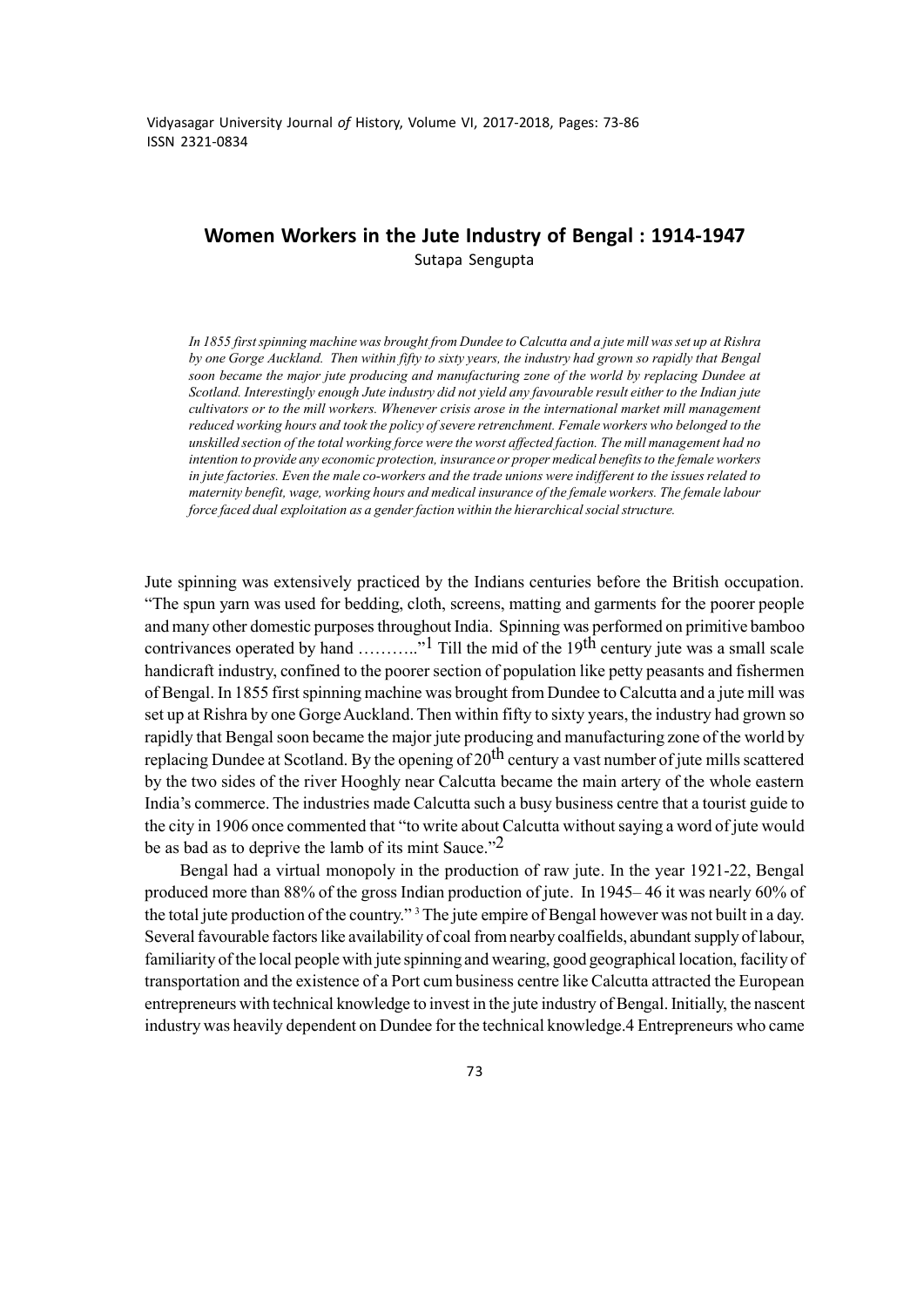from England taught the Indian workers and artisans spinning and weaving and the fitting and repairing of the machinery.4 Eventually the support laid by the colonial government facilitated the rapid growth of the industry within next fifty years. The process once initiated by Auckland in 1855, reached its zenith to build up a vast "Jute Empire" in the east. The fast growing Jute industry in Bengal manufactured such a huge quantity of jute product in next two or three decades that the product became almost a monopoly of Bengal.

| Year        | No. of Jute mill    | Name of the mills                | Name of the        |
|-------------|---------------------|----------------------------------|--------------------|
|             | came into existence |                                  | Entrepreneurs      |
| 1855        |                     | Rishra at Hoogly                 | George Auckland    |
| 1862        | $\overline{2}$      | Gouripore and Serajgunj          | Dr. Barrie and Dr. |
|             |                     |                                  | Mcdonnel           |
| 1866        |                     | Indian Jute mill                 | Mr. Howarth        |
| $1868 - 73$ | 5                   | Champadany, Shamnuggur,          |                    |
|             |                     | Howrah, Oriental (union),        |                    |
|             |                     | Asiatic (Sorrah), Clive, Bengal, |                    |
| $1874 - 75$ | 8                   | Pressing & Manufacturing         |                    |
|             |                     | Co.(Baliaghata),                 |                    |
|             |                     | Rustomjee(Central),<br>The       |                    |
|             |                     | Ganges, The Hasting.             |                    |
| 1876        |                     | Kamarhatty                       | Jardine, Skinner & |
|             |                     |                                  | Co.                |
| $1910 - 14$ | 3                   | The Albian, Empire, Angus        |                    |
| 1914 - 18   | 6                   | Bally, Caledonia, Lothian,       |                    |
|             |                     | Orient, Waverly, Craig           |                    |

The following chart will show European entrepreneurship in this sector.

The Indian entrepreneurs, especially the Marwaris were not lagging far behind. They stepped into the venture of jute manufacturing during the First World War when the industry was at its boom.

In 1919, G.D. Birla built up his first jute mill in Calcutta. In the same year Swarupchand Hukumchand also established another jute mill here. Within 1930, several other Marwari families entered into this sector. In 1909, where 38 companies were operating with loom total of 30,685 in 1914, immediately before the war the number of looms operating increased to 38,354 and in 1927, just a decade after the war the number of looms operating in 59 mills rose to 58,354.

Interestingly enough the industry did not yield any favourable result to the Indian jute producers. They were illiterate and unorganized. Therefore, became easy victims to the exploitation of the mill owners. They did not have any idea about the value of jute as a cash crop in the world market. The Advance, a Contemporary journal commented on  $5<sup>th</sup>$  Sept.'  $30 - 1$ ... For the cultivator in 90% of the cases the cost of production means nothing but the barest amount necessary to keep the body and soul together. The world which thinks in the abstract will have no sympathy for the jute growers, far less sympathy will be shown by the jute princes of Bengal who deprived the poor cultivators of a large share of the profits which they made out of jute during the war and after. "The loss is yours,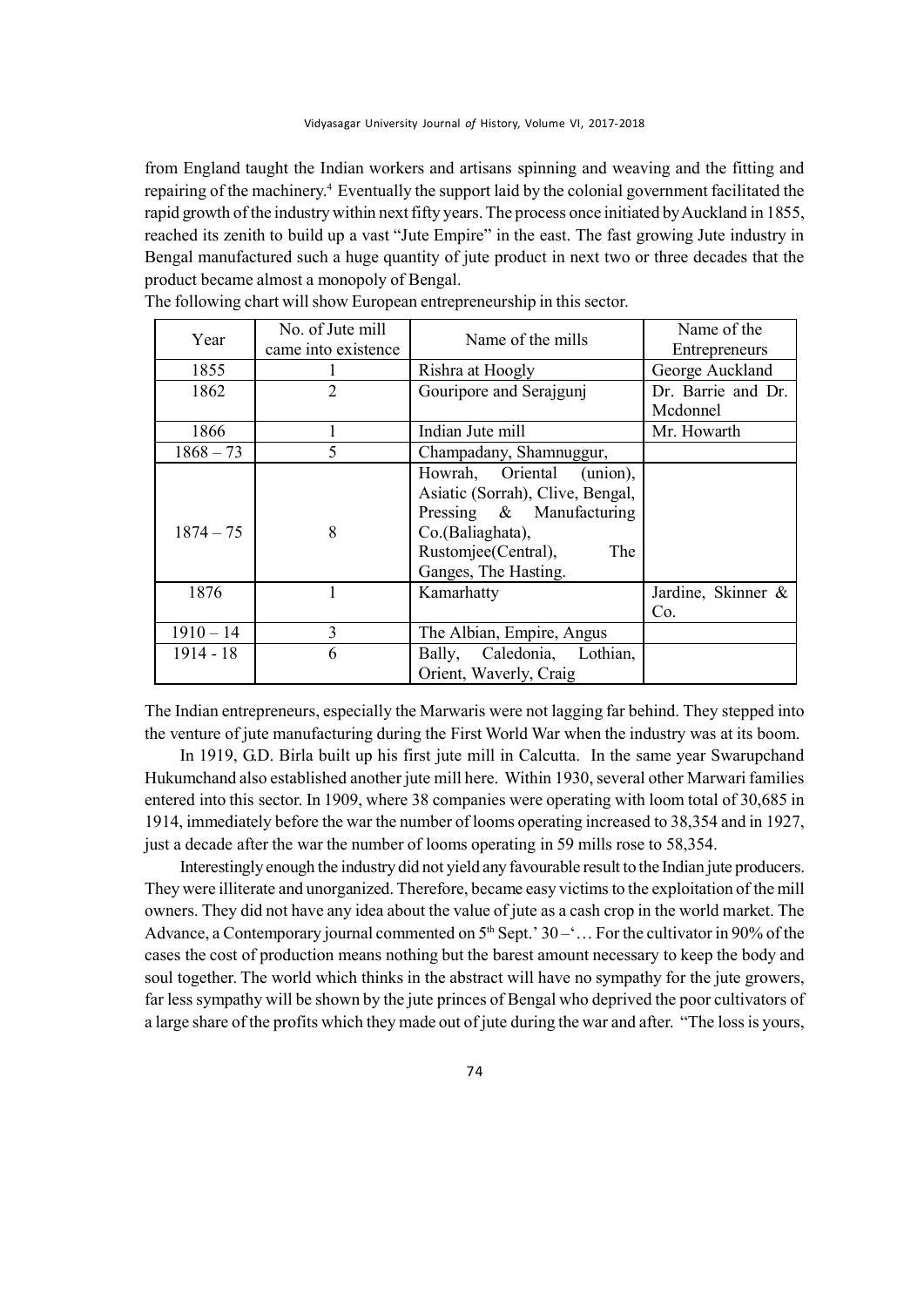the profit is mine" is perhaps the slogan of these merchants who have come from overseas…. Jute is the monopoly of Bengal but the long line of middle men who intercept the progress of jute from the hands of jute grower to the hands of the exporters has made the relation of the harvest price of jute to its market price an incredible fiction. Yet that is the tragedy of jute in Bengal. An industry which should be prosperous for all time is being ruined by a small coterie of self-seeking Profiteers.' The report further suggested that, 'an intensive effort should be made by our village reformers and village organizations whether Congress or Co-operative, to cut down the area of jute and overhaul the industry from top to bottom.'5

However the subsequent expansion of worldwide market indicates the growing demand for jute products. Initially, its export was very limited. For the first thirty years only traditional handloom products of jute were supplied in some South East Asian countries, other than Indian Coastal areas. Burma was the main consumer of Bengal jute products. But from the end of the last century the industry started to expand its market. This effort on Indian side initiated a rivalry with Dundee. The latter demanded protection from Home Industry and petitioned before the Secretary of State for India. Despite the bitter rivalry the Indian jute mills could manage to expand its market in Latin American countries like Argentina and Cuba. They got the orders of South American's hessian clothes and Cuban sugar bags from these countries respectively. It has been found that, between April 1917 to March 1918 the Government ordered a prompt shipment of jute fabrics to Argentina and the Bengal jute mills supplied a total of 1378 million sand bags, 713 million yard of cloth and 100000 pound of twine and large quantities of wrapper and bags for war purposes in Mesopotamia and throughout the Country.6

But the industry faced a deep crisis after the war. Though the government purchased all existing stocks according to their orders overall demand in external markets fell sharply. Besides, the price of raw jute increased due to crop failure in two consecutive years of 1917 and 1918. The mill owners decided to reduce their production in the post world war period to overcome the crisis.

The sudden fall of demand for jute products because of their plentiful supply in the world market, created manifold problems like reduction of wage of the workers, a drastic fall in the price of jute products etc. The Amrita Bazar Patrika had discussed the problem and blamed the mill owners for playing negative role in this connection. It reported on 20<sup>th</sup> September, 1930. There has been over production of jute for last five years. The mill owners instead of reducing the output and checking the overproduction have gone on increasing the output. They have refused to reduce the working days. This action on their part has produced twofold effects of keeping down both the wages of the workers and the prices of the manufactured goods at the lowest level. "The crisis of this year" the newspaper observed, is the cumulative effect of the policy that mill owners have followed for several years past in keeping the mills working for long hours and helping thereby the sagging of the market. The jute mill owners were allowed to do what they liked in regard to this vital industry of the province and the result is the present serious situation."

The news paper further suggested that, to save the cultivator, it is absolutely necessary that the Government should discard its Laissez Faire attitude and take action, legislatively or otherwise, to control the production by restricting the hours of work at the mills and by other suitable measures.<sup>7</sup>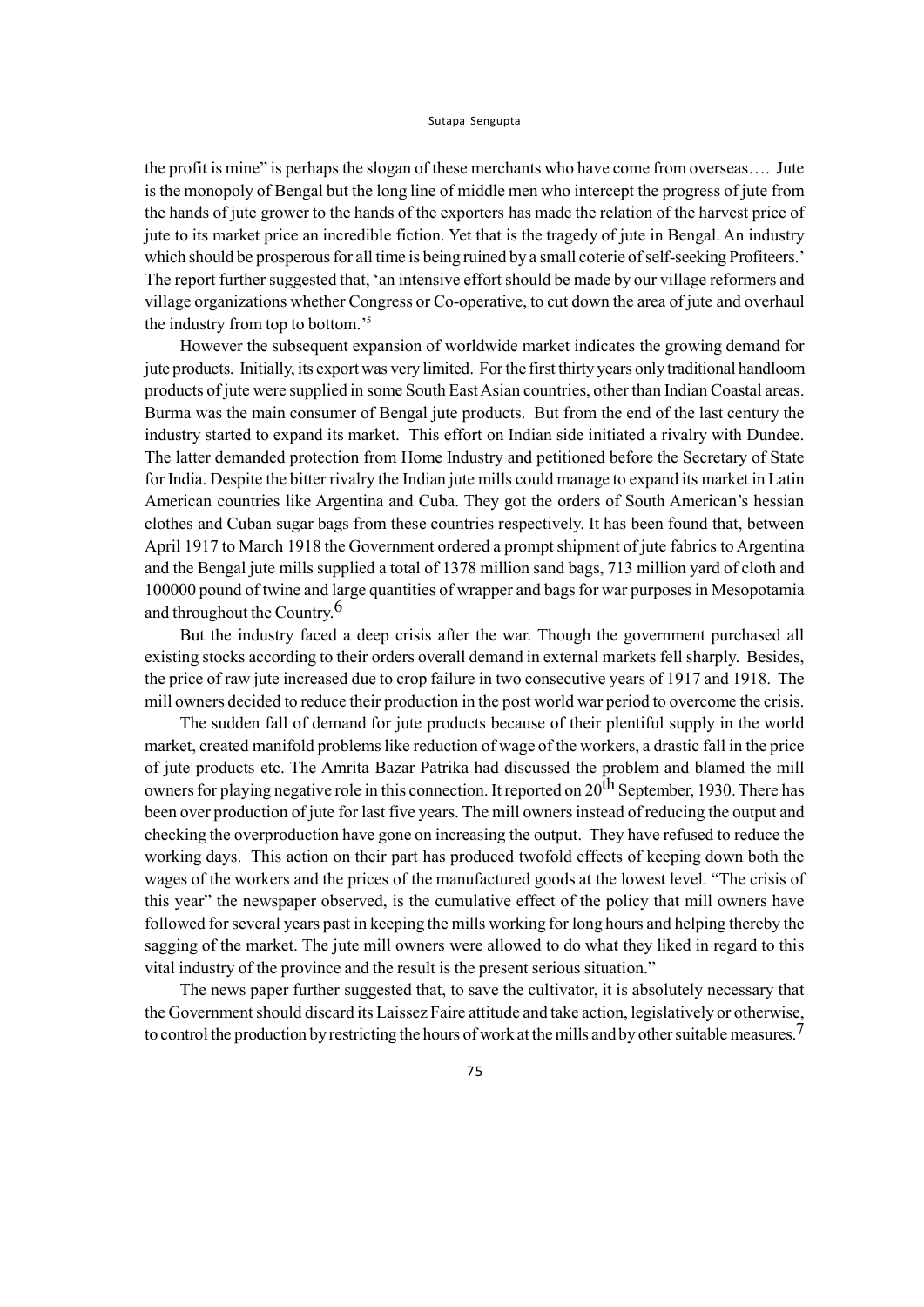Along with other problems the Great Depression (1930) and high tariff imposed on the cultivators seriously affected the steady growth of the industry. Only during the Second World War, the huge order for sandbags gave the industry a temporary sigh of relief. However to solve the problem other way the mill-owners took up stern attitude and policy of retrenchment which affected the labourers, especially the woman workers seriously.

## **Workers in Jute Industry**

Jute industries in Bengal flourished along both the banks of the river Hooghly in a small strip of land about 60 miles long and 2 miles broad. The fast growing industry engaged a huge number of workers from different provinces of India. They flocked to Bengal from the Central Province, Madras, Orissa, the united province and Bihar. Dipesh Chakraborty while describing their social and working environment has rightly commented that they used to share a similar condition of life and labour within their tiny geographical habitat.<sup>8</sup> It has been estimated that in the decade of 20's in the last century the total labour force engaged in this industry was around three lakhs in number. At that time Bengal had 62 jute mills of which 56 had more than 400 employee each.<sup>9</sup> The Census Report of 1921 indicated an increase in the number of the jute labourers. But the world wide depression significantly reduced the number in the decade of early 30s. Almost fifty thousand workers were thrown out of employment during this period. During this period a sudden fall of demand for jute products because of their plentiful supply in the world market, created manifold problems like reduction of wage of the workers, a drastic fall in the price of jute products etc. The Amrita Bazar Patrika had discussed the problem and blamed the mill owners for playing negative role in this connection. It reported on 20<sup>th</sup> September, 1930. There had been over production of jute for last five years. The mill owners instead of reducing the output and checking the overproduction had gone on increasing the output. They had refused to reduce the working days. This action on their part had produced twofold effects of keeping down both the wages of the workers and the prices of the manufactured goods at the lowest level.

In order to combat with the steady decline of the demand of jute product in the international market management also made an attempt to reduce the total working hours. The Bangavani Reported "In view of the dullness of the jute market the owners of the jute mills have decided in future to work the mills only for three weeks and to suspend all works for the last week of the month. It is needless to say that this proposal is as unjust as alarming to work for 54 hours ......."

Severe retrenchment on one hand and reduction of working hour on the other made the situation worse for the jobless workers. They started looting and plundering indiscriminately. However, the most affected group was the female labour force. From 1930 onward a decreasing trend of the number of the female labour was prevalent. Children were also equally affected. In other words, the unskilled, unorganised sector of the factory workers suffered most due to the world wide depression.

A clear indication of this decreasing trend of women's employment can be found from the following survey in the jute industry of Bengal 1912 – 44.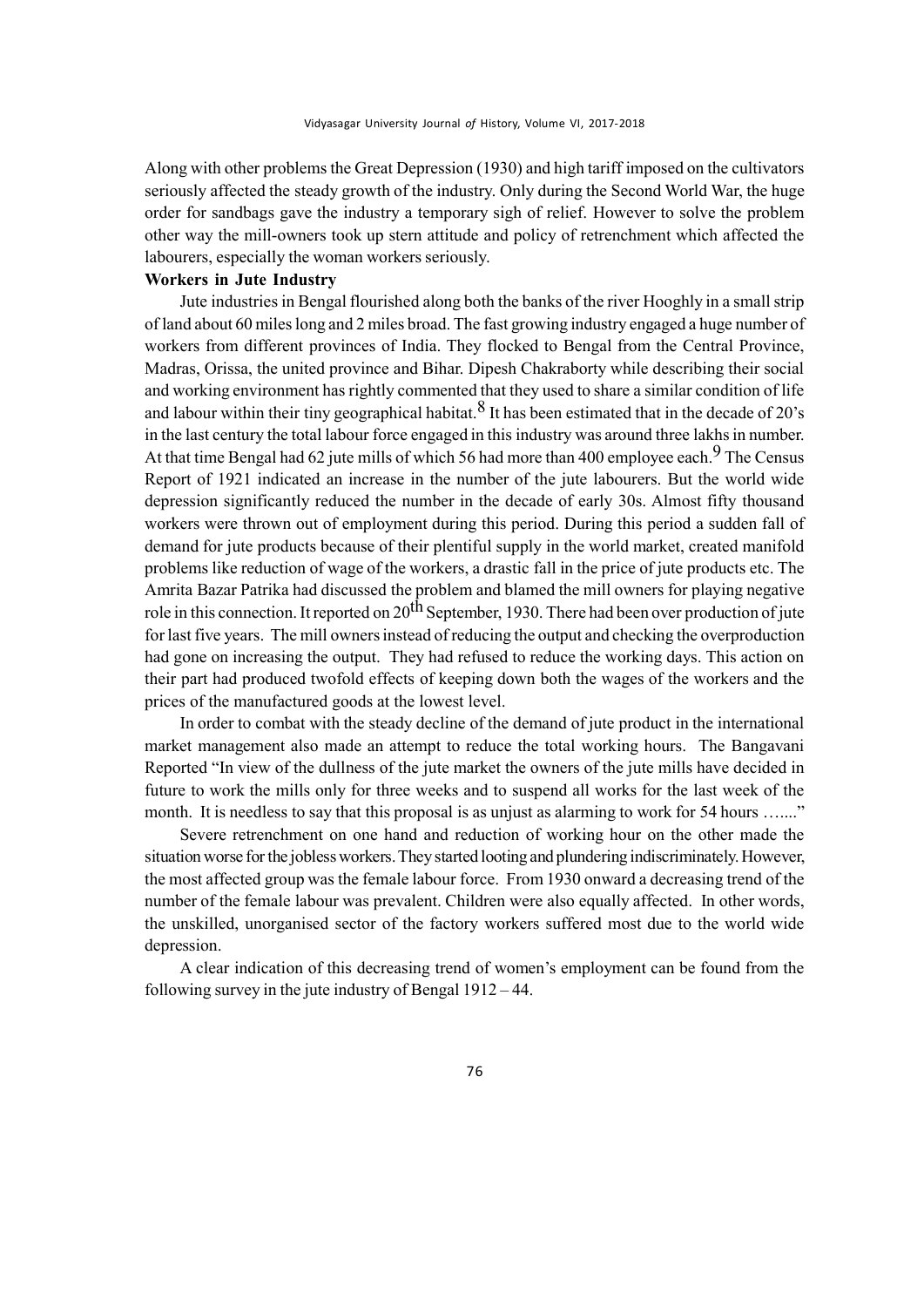| Year | No. of factories | No. of adult male     | No. of adult female | No. of         |  |  |
|------|------------------|-----------------------|---------------------|----------------|--|--|
|      |                  | workers               | workers             | Children       |  |  |
| 1912 | 61               | 1,45,389              | 31,329              | 23,007         |  |  |
| 1913 | 64               | 1,58,261              | 34,010              | 24,106         |  |  |
| 1914 | 69               | 1,67,858              | 36,800              | 25,909         |  |  |
| 1915 | 70               | 1,81,445              | 40,674              | 26,646         |  |  |
| 1916 | $\overline{70}$  | 1,91,036              | 42,145              | 27,603         |  |  |
| 1917 | $\overline{71}$  | $\overline{1,}92,667$ | 41,395              | 27,320         |  |  |
| 1918 | $\overline{72}$  | 1,99,977              | 43,278              | 27,709         |  |  |
| 1919 | $\overline{72}$  | 2,01,009              | 43,112              | 28,628         |  |  |
| 1920 | 73               | 2,07,255              | 44,545              | 28,521         |  |  |
| 1921 | 77               | 2,07,908              | 44,705              | 29,235         |  |  |
| 1922 | 80               | 2,39,660              | 49,257              | 28,267         |  |  |
| 1923 | 83               | 2,42,652              | 51,495              | 28,400         |  |  |
| 1924 | 85               | 2,52,107              | 54,801              | 27,823         |  |  |
| 1925 | 83               | 2,56,312              | 55,511              | 26,474         |  |  |
| 1926 | 86               | 2,53,935              | 52,827              | 20,785         |  |  |
| 1927 | 85               | 2,53,681              | 52,935              | 19,245         |  |  |
| 1928 | 86               | 2,60,342              | 53,678              | 17,879         |  |  |
| 1929 | 90               | 2,67,717              | 54,670              | 17,278         |  |  |
| 1930 | 91               | 2,64,417              | 52,114              | 11,646         |  |  |
| 1931 | 93               | 2,22,573              | 42,254              | 3462           |  |  |
| 1932 | 94               | 2,12,505              | 40,294              | 1515           |  |  |
| 1933 | 92               | 2,08,246              | 37,337              | 1134           |  |  |
| 1934 | 93               | 2,13,894              | 36,932              | 915            |  |  |
| 1935 | 95               | 2,25,372              | 37,749              | 278            |  |  |
| 1936 | $\overline{94}$  | 2,33,481              | 38,261              | $\overline{4}$ |  |  |
| 1937 | $\overline{96}$  | 2,49,737              | 37,997              | $\overline{9}$ |  |  |
| 1938 | 97               | 2,42,342              | 36,683              | $\overline{9}$ |  |  |
|      |                  |                       |                     |                |  |  |
| Year | No. of factories | No. of adult male     | No. of adult female | No. of         |  |  |
|      |                  | workers               | workers             | Children       |  |  |
| 1939 | 101              | 2,43,496              | 37,699              | 34             |  |  |
| 1940 | 101              | 2,48,046              | 36,640              | 34             |  |  |
| 1941 | 101              | 2,51,388              | 35,255              | 38             |  |  |
| 1942 | 101              | 2,52,799              | 35,083              | 32             |  |  |
| 1943 | 101              | 2,45,125              | 34,759              | 35             |  |  |
| 1944 | 101              | 2,31,121              | 36,005              | 67             |  |  |

*Source:* Report on the enquiry into the condition of labour in the jute mill industry in India:- S.R. Deshpande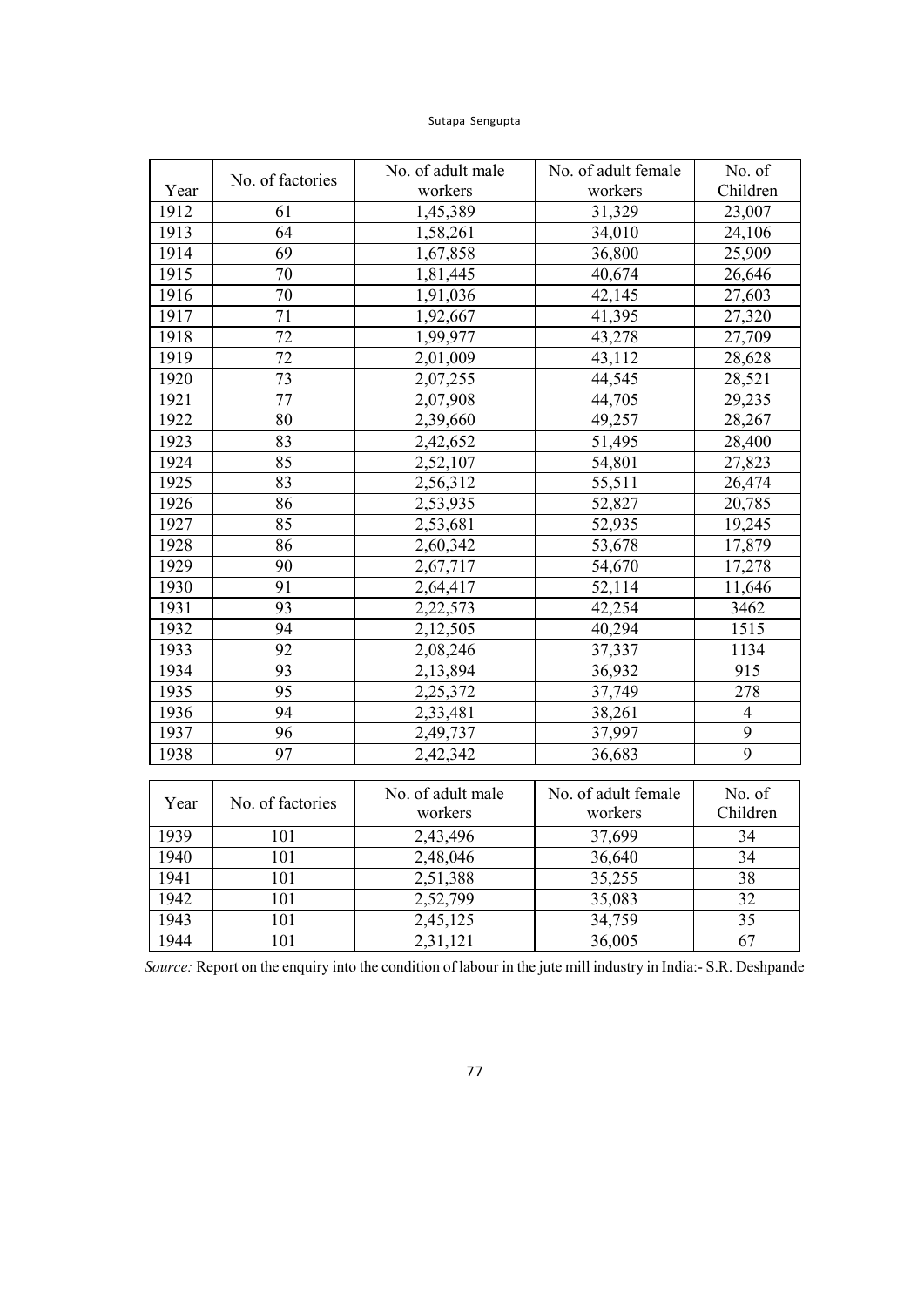Several Government reports also indicated a steady decline in the number of female and children workers. While in 1930, 52,114 female and 11,646 children workers worked in 91 factories in 1931 the number reduced to 42,254 and 3462 respectively, though the number of factories increased during this period.<sup>10</sup>

The women labour force could never again recover from this decreasing trend, even in the post independence period. The reason of this decreasing trend may be investigated in an in depth study of the socio-economic condition of the labour-force with special focus on their womenfolk.

# **Condition of the mill workers with a special focus on women**

In May, 1920, a labour bureau was set up "to collect all available information on labour condition in India and classify and tabulate it."<sup>11</sup> The reason behind this was political. The memory of the Russian Revolution was still afresh in the mind of the British Government. Along with that the war had compelled the Government to reconsider the social and economic condition of the industrial labourers. This attitude of the Government suddenly brought the labour question into lime light.

The contemporary official reports showed that the Government of Bengal always showed an attitude of avoiding confrontations with the mill owners. This encouraged the factory inspectors to push aside all controversial issues.

Whatever be the official reports the workers had to live in an unhygienic condition and were deprived of proper nutrition, pure water and minimum sanitary facilities. Dagmar Curjel, cited examples from different mills to show the indifferent attitude and ignorance of the authorities on the condition of the workers, especially about the women workers. She reported that the manager of the Lawrence jute mill gave vague answer about the workers employed in his mills and he "seemed to take little interest in their conditions." Again the manager of Union Jute mill admitted that "he had been too busy to think about the health of the workers", Curjel also commented on the manager of the Howrah jute mill that It was interesting to find that how little a manager knew about the origin of the labour employed in their mills. The managers did not bother about the workers' condition till the flow of the supply of labourers was not hampered.<sup>12</sup>

# **The quarters and the workers bustees**

The workers were provided quarters by the mill authorities near the mill area. But these quarters in and around the city of Calcutta were neither sufficient in number nor better dwelling to live in. Most of the time the workers chose private jerry built houses in "Bustees" located outside mill areas and usually controlled by the local influential men like sardars, clerks and shopkeepers because of the insufficient number of quarters and lack of privacy in single room mill quarters.

Though Curjel reported that the mill quarters were better in comparison to the private bustees, in reality they were not. The quarters consisting single rooms without any windows had attached varandah for cooking. The mill authorities charged two to four annas of weekly rent for such quarters. The quarters were usually erected on a line back to back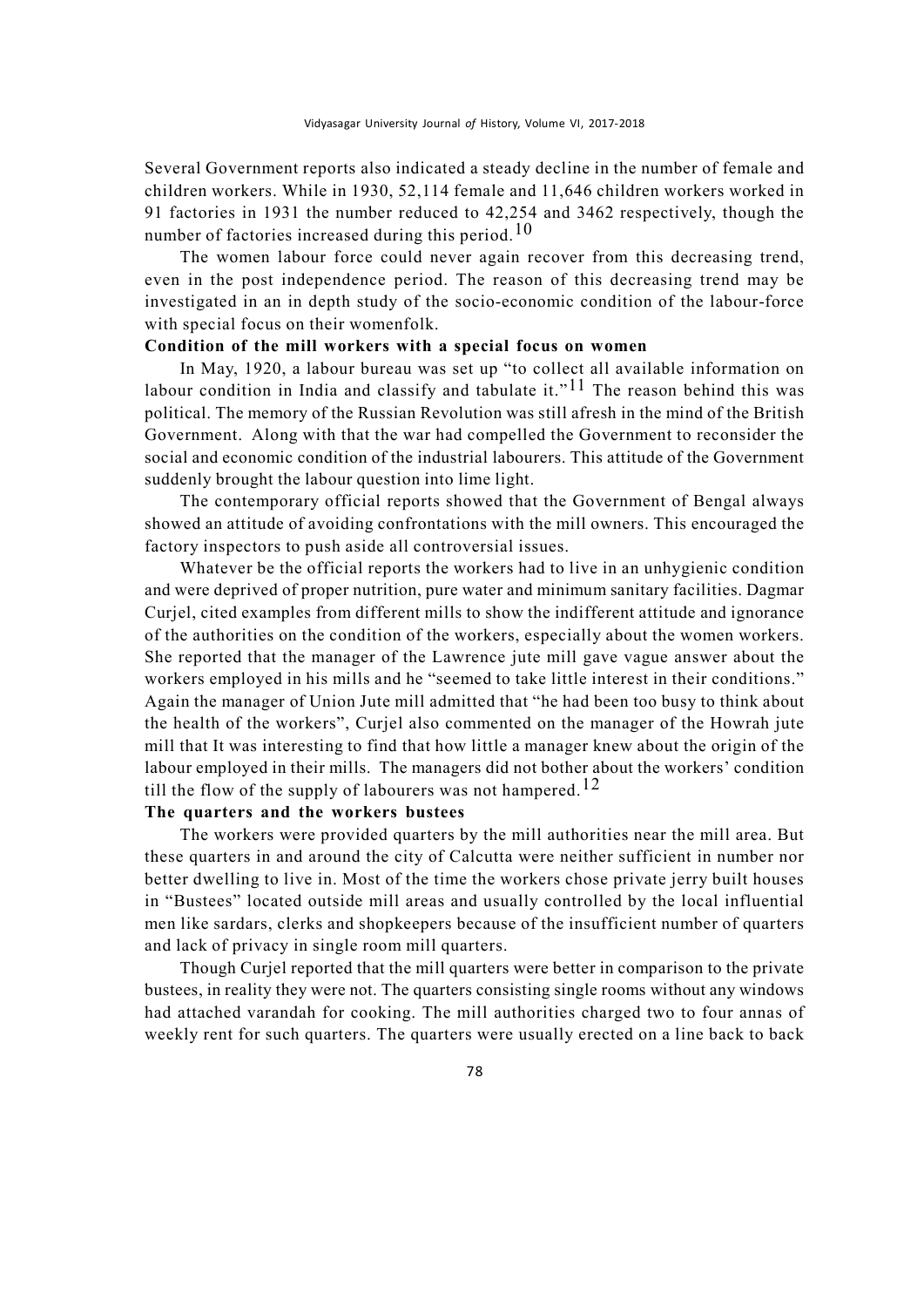and very often lacked sanitary facilities and proper ventilation. Some quarters were occasionally made double storied, but these unplanned brick buildings were very much unhygienic to live in. At least eleven to sixteen adults lived jointly and "sleep in shifts" in each single room quarter, so it was not suitable to live for womenfolk."<sup>13</sup>

The mill located far away from Calcutta could provide the migrant labourers comparatively better quarters as the authorities had more land in their hands but the mills nearer to Calcutta had no other options open except providing single room unhygienic and insufficient number of quarters to the migrant labourers due to the density of population. The better paid class of workers like clerks, darwans and sardars usually got better quarters with small private courtyards.

Neither the mill quarters nor the private bustee houses had proper sanitary facilities. The mill authorities usually built insufficient number of latrines at a considerable distance from the quarters and these were always in such an unsanitary condition that inhabitants used to prefer to use open drains instead. On the other hand the private bustee houses had no alternative arrangements other than using open drains nearer to their houses. **Living condition of the women dwellers**

# In most of the cases wives of the workers did not accompany their husbands from village to city. But those who brought their womenfolk with them used to keep them mostly in the city bustees. These bustee houses could offer minimum privacy to women. R.B. Gupta in 'Labour and Housing' indicated that "to secure privacy in a congested city, light and air had to be shut out and the women consequently live in the darkest and worst ventilated room."<sup>14</sup>, They used to make separate arrangement either by hanging temporary purdahs or by closing the windows permanently. Still these rooms failed to provide the much desired 'privacy' to women living around mill area. Therefore the migrant workers always encouraged their own women to stay in villages. However this attitude of the migrant workers differed from community to community. Those who hailed from Bihar and Orissa had a tendency to migrate alone leaving their wives in their native villages. These village women in popular folk songs of Bihar described the mills and Calcutta as villains, who separated them from their husbands and lovers." Setting out for Calcutta in search of job, according to them was as good as going to battlefields and if the man could manage to come back he would surely come back with gold but he could also be seduced by some women there and could forget their origin.<sup>15</sup>

Again, the Telugu workers preferred to bring their wives and other woman to work in the mills. The labourers from the Central provinces also had tendencies to settle down with families. The Bengali workers except a handful of Muslim families migrated from North Bengal usually worked alone and returned to their own villages after completing a day's work. The migrated Bengali workers hailed from North Bengal lived within the mill area with their families and worked as a whole family unit.

There were other reasons of discouraging their womenfolk to migrate. Usually these workers very often possessed cultivable lands in their native villages. The womenfolk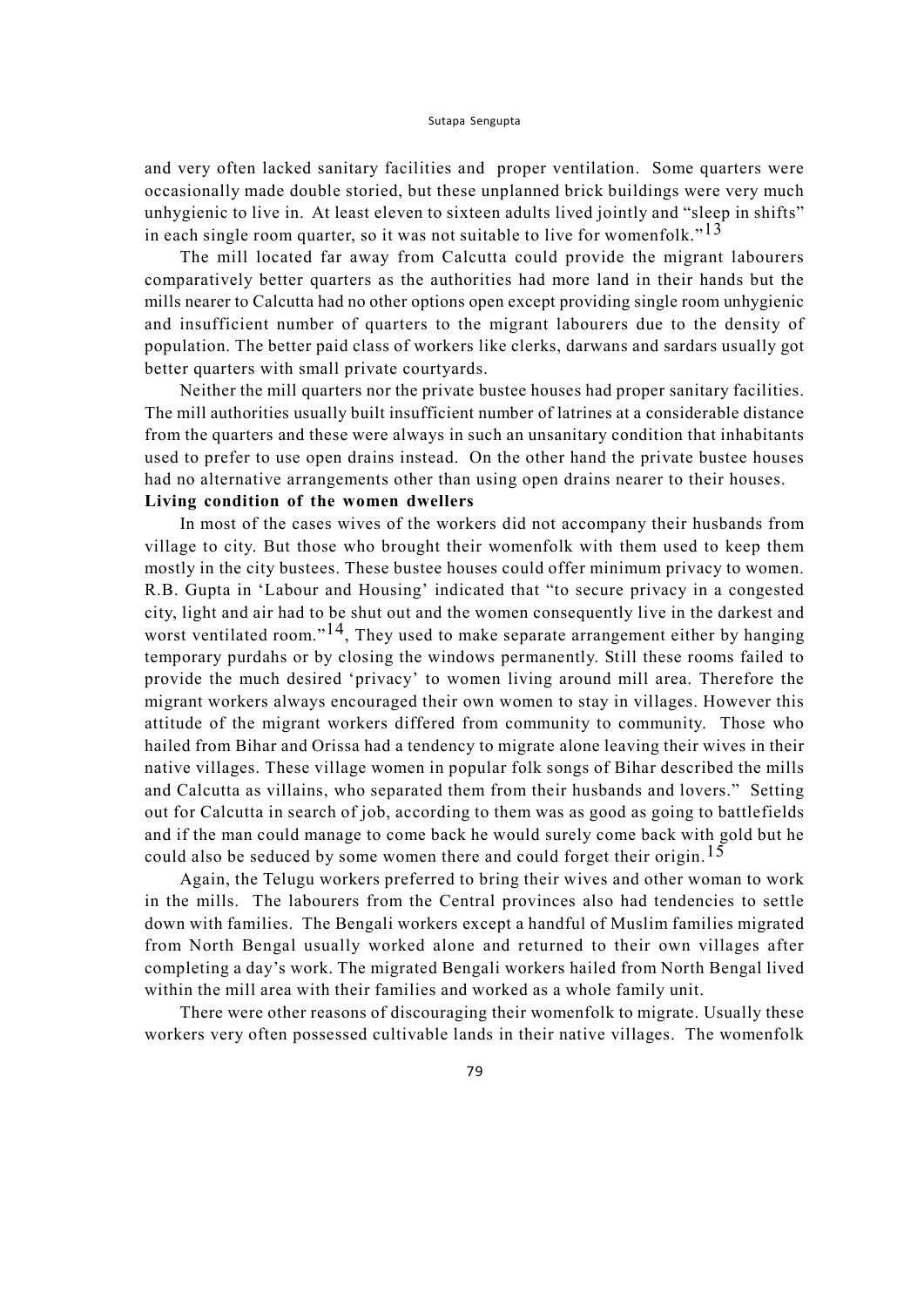left in the villages used to look after their cultivable lands, worked in the field at the time of harvest, maintain the entire household, cooked delicious and nutritious food for the family, looked after the livestock, prepare mattha and ghee from milk; in the leisure hour spun yarn and sold ghee and yarn in the market to add to the family income. In addition to this being in contact with healthy and fresh nature they gave birth to the healthy babies and take care to their children or in brief, they had proved themselves "in every way useful and valuable members of their families," in villages.<sup>16</sup>

But in the city the situation was just the contrary. The economic pressure had compelled the women to take jobs in the mills. On the top of that they had to execute the duties of their household traditionally imposed on them as primary duty. Thus the rural urban continuum was particularly characterised by the male migration because the rural women were reluctant to come with their men.<sup>17</sup> Male worker therefore used to keep two wives simultaneously, one at his place of origin to look after his household there and the other was to satisfy his biological and financial needs in the city.

On part of the womenfolk the social situation in the mill was quite oppressive. It was next to impossible for a woman to stay alone within the mill compound. If deserted by someone, a woman worker instantly sought protection from another man. In return she gave away her earnings to that man. A women worker used to readjust her working position with that man within the factory. Sometimes Curjel observed, she also moved from one mill to another accompanying her male "protector."

### **Working condition of women in jute mills**

Women formed about one quarter of the labourers in jute mills their working condition was very bleak. Initially when jute industry was flourishing the mill owners welcomed cheaper but efficient women labourers to compensate the inadequacy of male workers but since the beginning of the industry women workers were treated as unskilled and unorganized section of the jute labour force. They were never trained to work with machines therefore became victims of unequal wage structure and other exploitations. During the Great depression when the demand for jute products of Bengal in the world market was drastically reduced, the unskilled women labour force became the easy victims of severe retrenchment policy taken up by the mill owners, who were then desperately fighting to combat the worse situation by reducing their establishment cost.

However protective legislations like maternity benefit, payment and provisions for separate washing facilities and crèche were assigned to the women workers by the Government. But unfortunately they could not get rid of gender exploitation. In 1920 the Government made an amendment in the factory Act of 1891 and tried to consolidate the working hour for women at eleven per day. The legislation also prohibited night shifts for them. But the mill owners had no intention to follow the rules. The severity of exploitation could be imagined from a resolution passed by the Dundee chambers on December 26, 1894. It stated, "Injustice to home industry through locality of Indian factory Act allowing women and young persons to be wrought 22 hours and children 15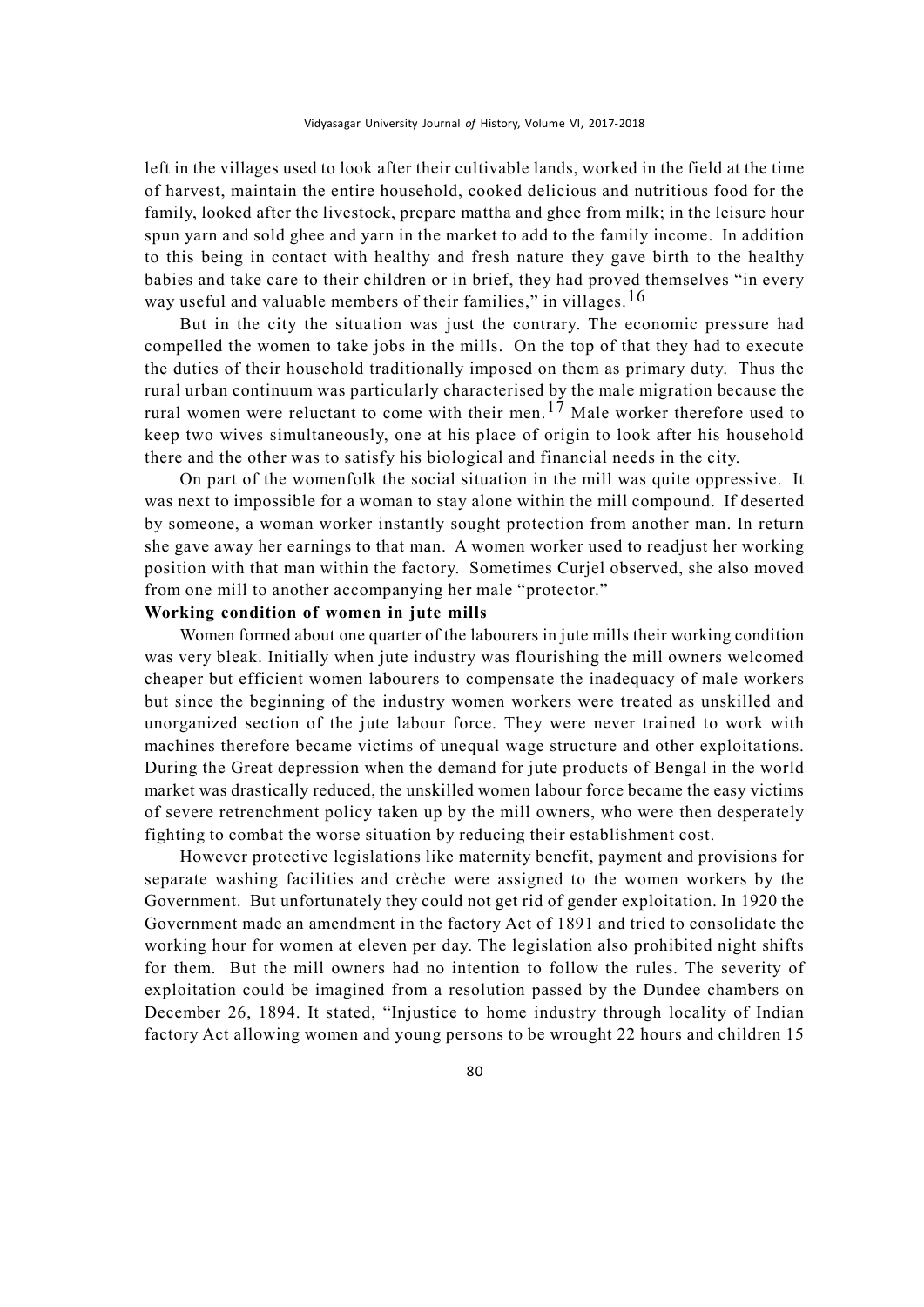as against 10 at home."<sup>18</sup>

However, the introduction of Electricity in 1896 made the situation worse for the Indian workers. The Indian Jute Mill Association being in favour of running machinery round the clock refused to restrict working hours. In order to evade the law they adopted multiple shift system. As a result it was found that very often children below fourteen to nineteen years were actually working as many as eleven to twelve hours per day <sup>19</sup>. The labour Enquiry Commission reported that the Government although had seriously attempted to reduce and fix-up the working hours for the children and women labourers at eleven hours per day and the night's rest following the rule set-up by the International Labour Convention and also passed a law prohibiting women and children to work within the mill before 5.30 in the morning and after 7.00 in the evening. The mill owners used to evade these laws. They did not even bother to provide a better working condition to the women labourers. In 1926, a report of the International labour Organisation indicated that more than 20,000 women workers were deprived of minimum leisure fixed up by the International Labour Organisation.

Women were usually treated as unskilled labourer and thus appointed generally in different ancillary departments other than running machinery. The owners employed the women workers mainly in hand sewing at 'magi-kol', other than that they were also engaged in batching, jute cutting, winding, drawing and ranging frames.<sup>20</sup> Very often they also worked at ghari-kal i.e. the department for regulating times. The women workers engaged in ancillary works had to maintain a certain speed to keep pace with the main process of manufacturing  $2<sup>1</sup>$  only the hand sewing department had no stipulated hours of work. The entire work within a mill was supervised by the sardars. Being the unskilled section of the working force they used to receive less attention of the authority as well as their male counterparts. Their hour of working, security of job, even the wages varied from one mill to another at the discretion of the employees.

However the number of working days in a week had been reduced from seven to four in the post world war period from 1923 and multiple shift-system was introduced. Taking advantage of shift system women and children started working in two or more mills simultaneously to earn more money. Curjel in her report commented that this multiple shift system had led to many abuses due to unhealthy and illegal practices encouraged by the sardars and the mill managers. A report produced by a factory inspector in 1930 revealed one such malpractice, 'a woman under examination may give two or three names with a certain amount of persistence.' In fact, the manipulation of attendance registers by sardars and babus helped to increase daily income. Managers had admitted the existence of ghost workers and reported that the money appropriated in this way …….. "……. is divided between the Babus, the sardars and the man who is doing the two men's job.'22

The women workers usually received weekly wages of Rs. 2-8-0 while the average wage of a half timer was Rs. 1-10-0. But none of them received full payment at a time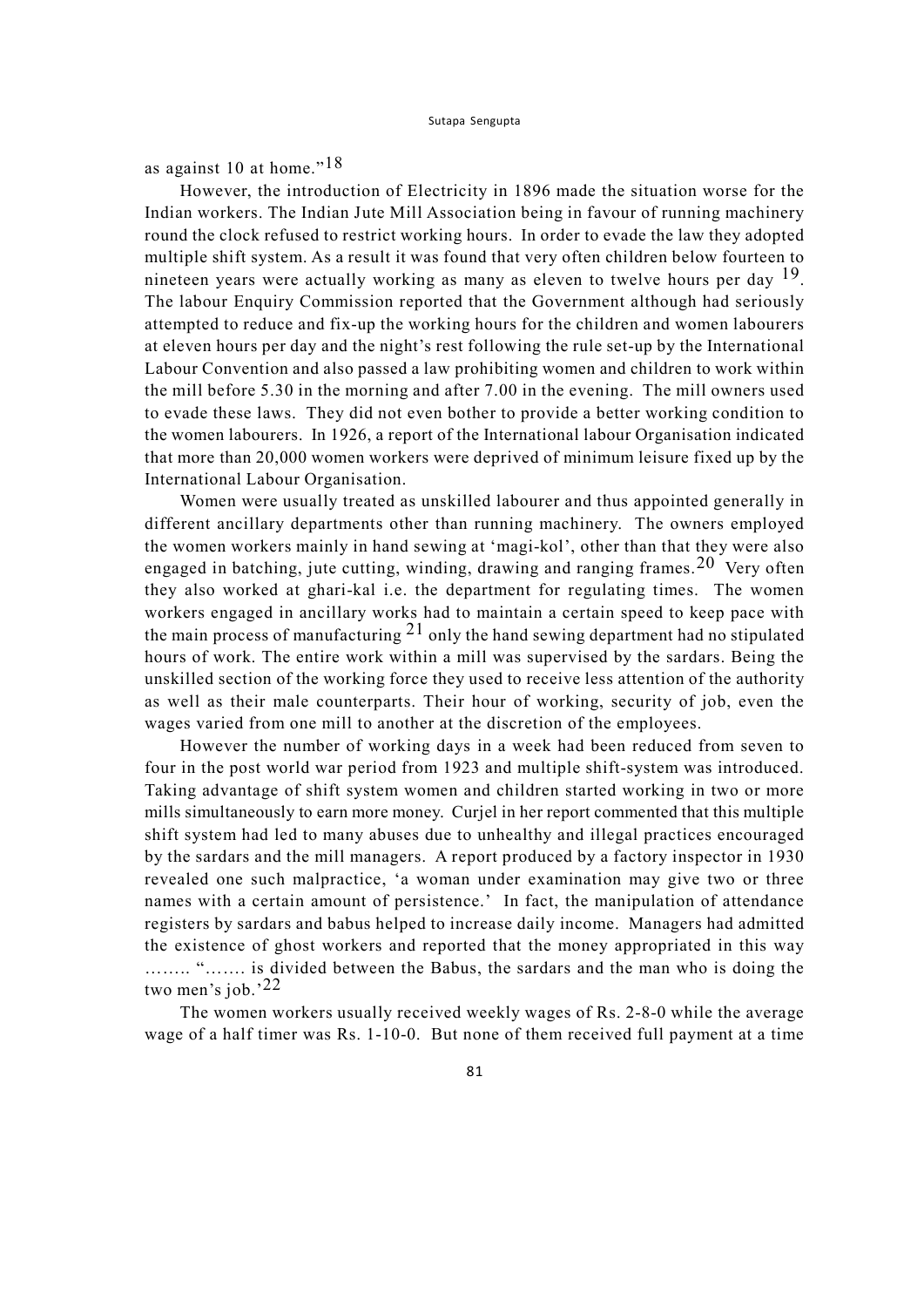as the jute mill authorities had a common practice of keeping at least a week's wage as arrear to keep control on their respective labour force. Besides, a portion of their earning had been appropriated very often by the sardars as 'Salami'. Therefore the net amount earned by a women worker became so insufficient to provide support for living that she could not cease work for a longer period, even during her ailment or in case of pregnancy unless supported by any of her relatives.

The wage earned by a woman, Curjel noticed, was not enough to meet the daily expense which was at least 5 annas for an individual. Thus several families messed together to reduce the cost of living a little. But the women deserted by their husbands found very difficult to survive in such situation.  $23$ 

Medical support the women workers received from the authority was negligible. Even they got very little financial protection in form of insurance in case of accidents. Accidents occurred occasionally during work. Curjel reported, The majority of accidents to women in jute mills resulted from attempt to steal oil by rubbing with tow from the machinery which was in motion.24

There was no uniformity or fixed rule for paying compensation. The mill owners used to compensate the workers as per their own wishes.

Medical reports showed that they were prone to a very typical skin disease, which was known as "Jute dermatitis." The batching oil used to prepare better quality jute for hessian caused the disease and women being engaged in sorting and batching were usually infected by the disease. The Hindu women, who had a practice of using 'Saji Mati' instead of soap, were badly affected by the disease. Disease like pernicious anemia, rickets, were also very common among them.<sup>25</sup>

The Royal Commission of Labour carried on an investigation in 1931-32. The Commission identified many helpless women victims suffering from pernicious diseases. It reported about a young girl suffering from a fatal type of anemia without having any treatment. Another report mentioned a girl suffering from severe ostocomalacia lying untreated. The investigation also told about a woman who had to stop her work because of blindness and pain in her eyes.

Apart from these, most of the womenfolk within mill areas suffered from acute asthma and fatal diseases like Tuberculosis, due to their ill ventilated accommodation and unhygienic way of living.

Venereal diseases also did not spare them since alcoholism and womanizing were the only leisure of the male labourers. The males often received different types of venereal diseases and gifted them to their innocent wives.

Several incidents and contemporary reports indicate that the women working in jute mills got no actual medical benefits at all. The worst situation they used to face during their pregnancy and childbirth. "No form of maternity benefits 'was given", though. "Fines were not executed for non-attendance." The women workers used to take rest from work during child birth from two to four days depending on their economic conditions.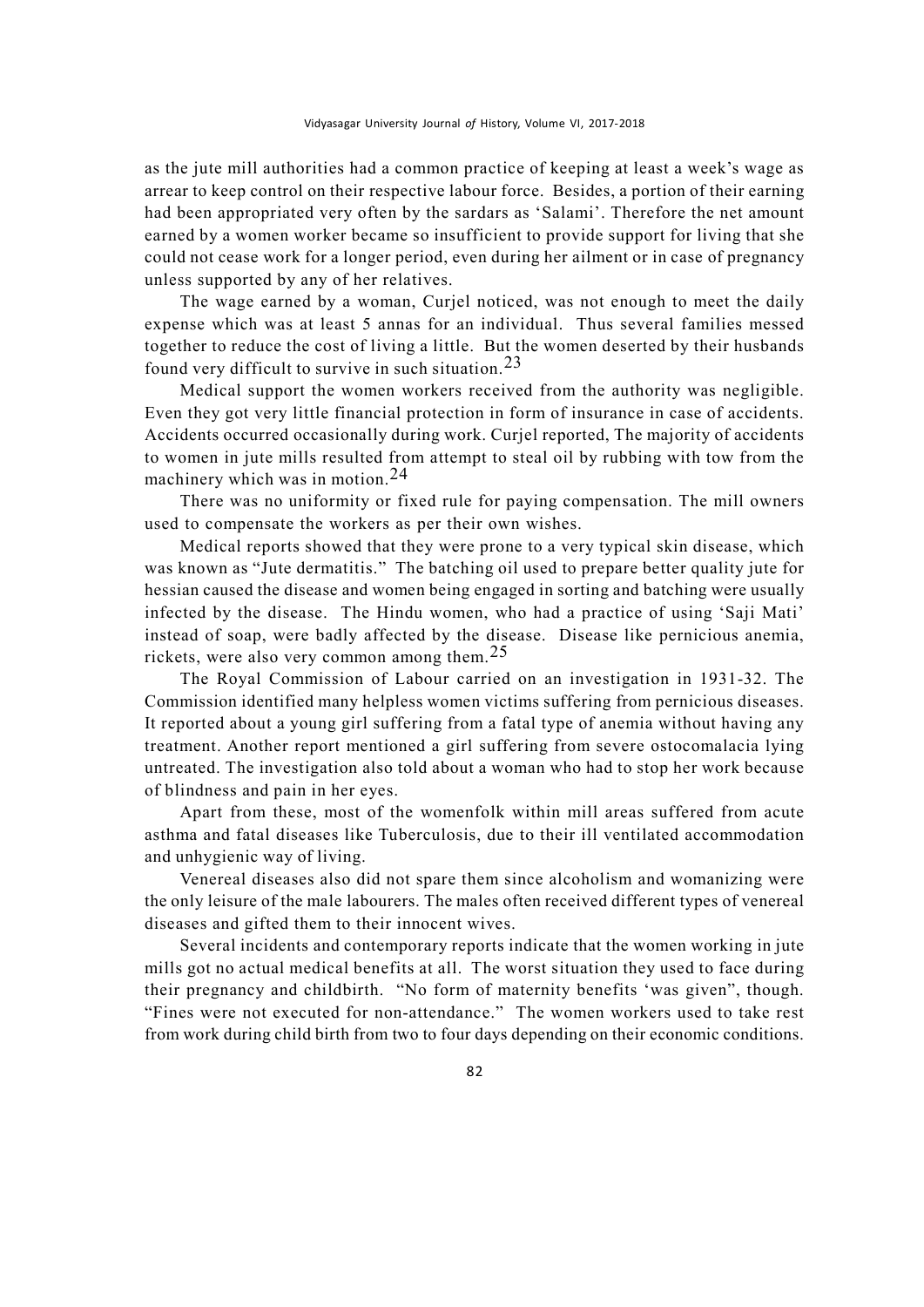However, the appointment of local dhais also depended on mother's economic condition. "The usual fee of a dhai varied from Rs. 2.8 to Rs. 3. A daily massage was given for two to three weeks in the post pregnancy period if Rs. 5 was paid to dhais as an extra amount. The dhais were also entitled to get the clothes used 'at the time of confinement' along with their fees. They received 8 annas less than their actual fees in case of a birth of a girl child.

The mill management had no intentions to provide economic protection to a female worker so far as the maternity was concerned. They were even reluctant to pay any medical facilities to the pregnant mother. This indifference of the authority increased the death rate of the new born babies within mill area and also led to the complete breakdown of the mother's health, neither she got sufficient foodstuff nor nourishment nor rest after childbirth. Their economic condition was so poor that they had to collect dirty jute waste to use during their confinement.

Curjel also admitted that the death rate was high among the children whose mothers were engaged in work.26

Although there was specific government legislation for providing maternity benefits the authority never bothered to follow it. They did not even try to find out the real reasons behind the absence of women workers. Curjel in this connection reported that the managers of 25 jute mills, visited by her, failed to provide any information about the birth rate within their respective mill area.<sup>27</sup> The mill authorities deprived them of all sorts of benefits though were always eager to exploit their labour. They usually deprived female workers from additional monetary benefits in the pretext of appropriation of that money by their men.

From 1891 onwards several attempts had been made through legislations to provide security and protection to the female labour force but in practice these laws yielded no result. Mill authorities used to misinterpret these laws to secure their own interest. When there was scarcity of labour, they simply ignored those laws to exploit women labour greatly needed at that hour, while in the post 1930, during the period of crisis the mill owners started misusing these laws to kick out women labourers as burdensome and unessential. Therefore, the Government's welfare legislations did not serve the interest of women. When there was ample supply of migrants male labourers the employers refused to take any extra burden for women labour force (in form of maternity benefit, giving 12 hours rest to them at night, facility of crèche etc). Besides, the laws did not provide any job security to women workers.28They were being pushed into the low category jobs in the unorganized sector and were deprived of any job security and employment benefit. Leela Fernandez commented that, the support was given to them to fulfill their biological necessity only. No protection was offered to women workers against any sort of cultural, social and economic discrimination.<sup>29</sup>Since the gender identity always played a stronger role than the class identity the gender interest always got more importance than the class interest. Samita Sen added a new dimension in the issue while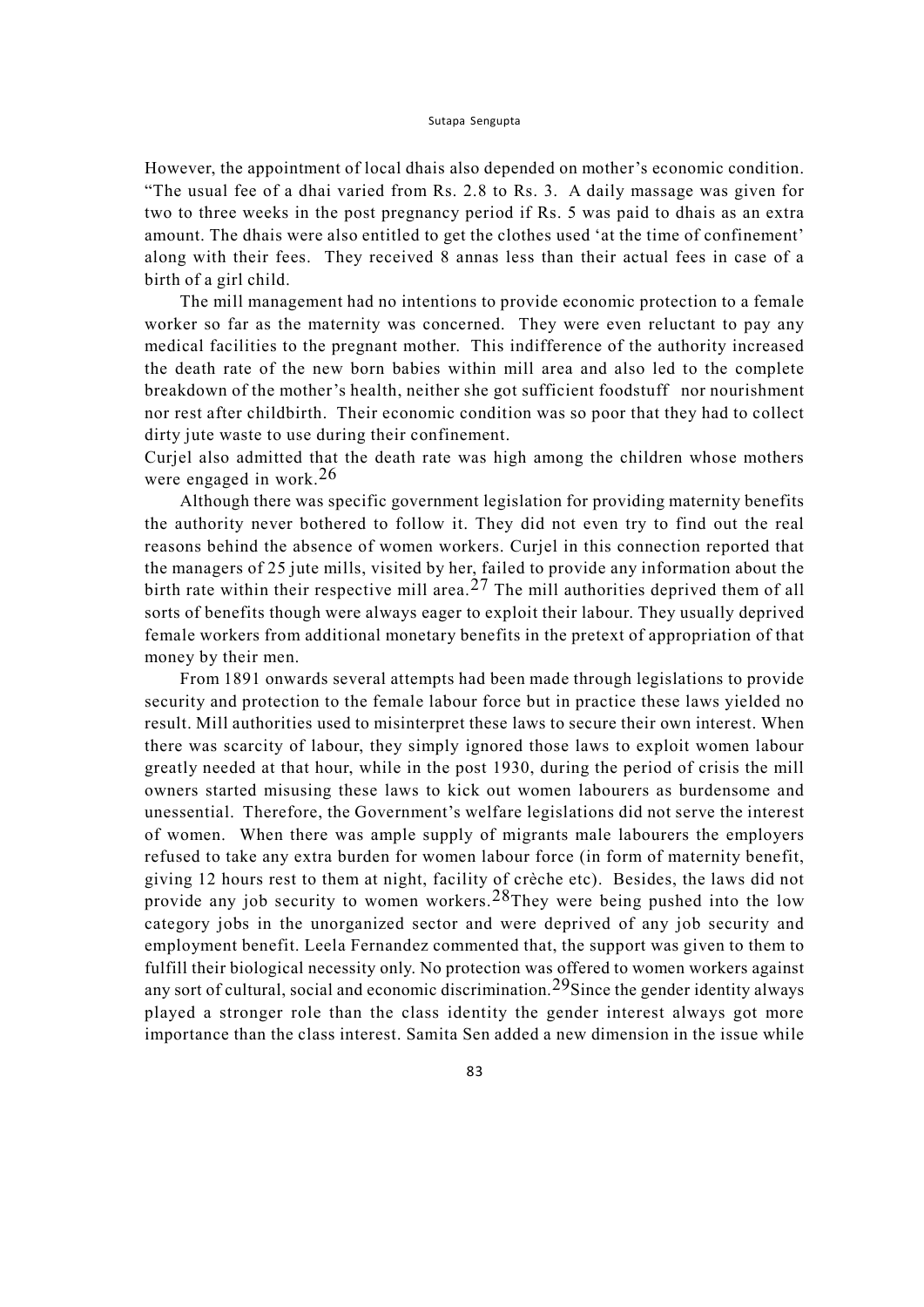saying "……… Employees and workers, men-women sometimes shared these perceptions of gender. Employers paid women less than men because women performed tasks designated as 'unskilled' and fixed lower wages for them if these tasks were habitually undertaken by women. Men workers associated low wages, low skills and lower status with women's tasks." In mere pretext of biological suitability"....... male workers began to lay exclusive claim on the better paid jute mill jobs, leaving women access to only a very few low paid 'suitable' jobs. The proportion of women in the mills decreased rapidly and to the extent industry continued to employ women, they were progressively concentrated in two or three tasks." $30$  Very often the male workers of their own class remained indifferent about the economic demands of their women co-workers. The male dominated trade-unions usually had a tendency to overlook the problems faced by the female workers. Therefore women workers also did not get any interest to join the trade unions. A marginal increase in 10% of women trade union members during this period was a clear indication to this. Although the leadership was primarily in the hands of the men only handful of women labour leaders like Santosh Kumari Devi raised their voice of protest against the exploitation of the women workers and tried to mobilize them.

The assumption that the women workers were deprived due to their gender identity can be questioned. Gender was not the only decisive factor. Dipesh Chakraborty had rightly stated that there were several other elements like region, religion, language, race and community which influenced the entire working community as a whole. It was true that women were the victims of severe wage inequalities, it was not because of their being women, but the fact was as Samita Sen herself confirms, "Since their own women did not work on Sunday, weavers and spinners had not obvious interest in promoting women for better job,"  $3<sup>1</sup>$  The traditional peasant outlook of the workers that primary function of a woman were rearing up children and maintaining household was also a cause of their indifference. Though the changed social and economic scenario of the colonial milieu demanded women labour in economic sector they could not deny their prime duties of looking after their respective families.

This created a dual pressure on women who were literally squeezed between traditional and additional duties stipulated for them. Most of them were given to marriage at a very early age and thus had to maintain the household and looked after the children from the very beginning of their lives. Sometimes their husbands left them or the families grew that larger than they were compelled to join mills as casual workers to contribute a portion of the everyday household expenses. But unfortunately they never could acquire the status of primary bread earners of family. Their income was considered as an additional income.

At works the women workers had no opportunity for "upward mobility." They could not even shift from one department to another. The sardars having that power of allotting jobs practiced favouritism towards their male community members. If ever a women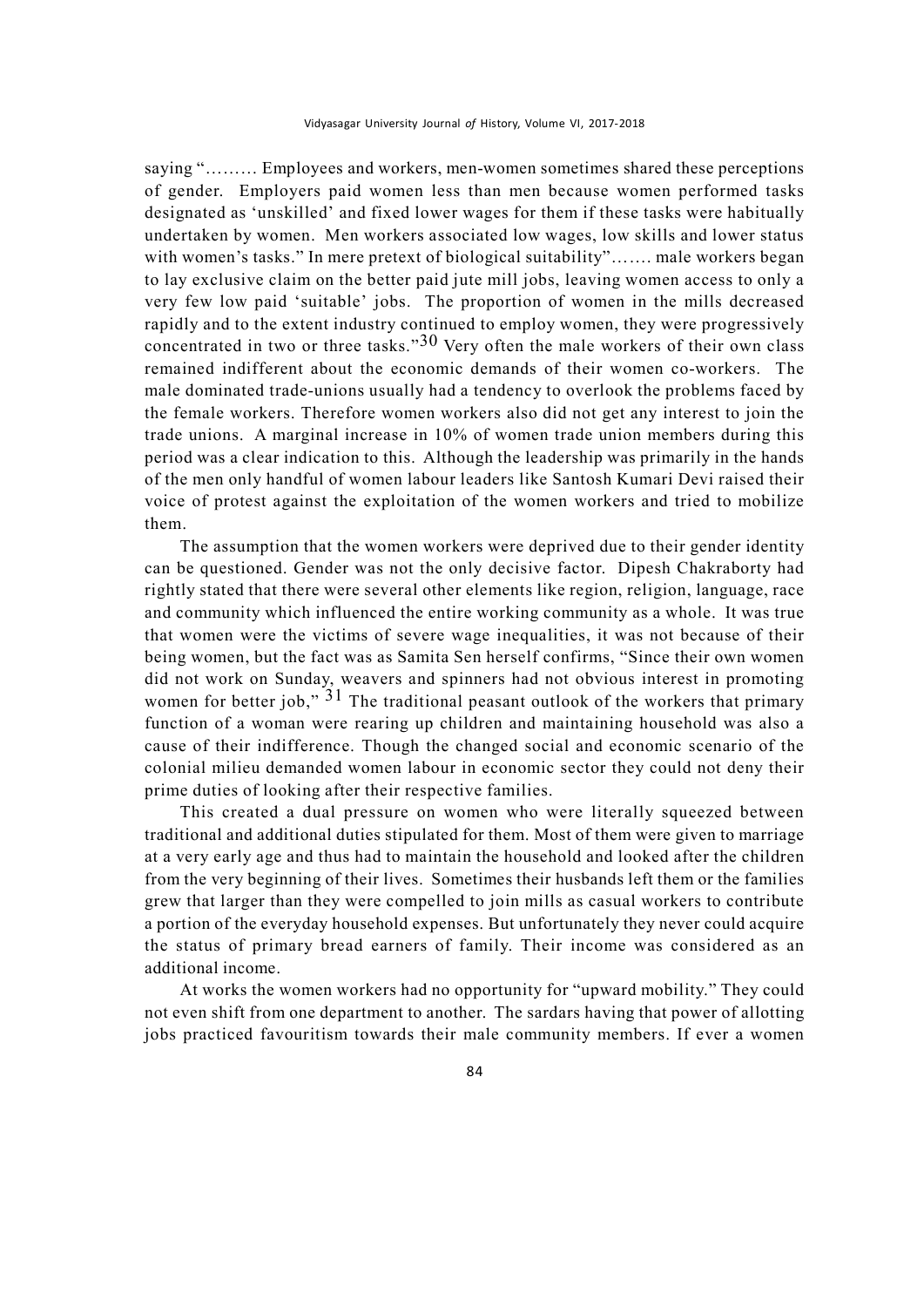could manage a job, it was not secured, permanent or on equal footing with their male counterparts. Often the sardars sought undue sexual favour from them. If denied, the sardars immediately stopped giving them jobs. Within the boundary of a mill, workers like sardars, durwans, jamaders, European assistants, managers or male co workers of other communities nobody spared them. They had to face sexual harassment from the people employed in different positions in a jute mill. Samita Sen had cited at least three such occurrence between 1921 to1928. In February 1921, the workers of Wellington jute mill went on strike on demand of the dismissal of one Bhaglu Sardar. He was accused of "extortion bribery and sexual harassment." On September 9, 1923, she reported, "Gourepore jute mill had gone on strike over an alleged insult offered to a woman worker by a mill durwans." During the festival of Holly some durwans of Meghna jute mill teased the women workers in 1928. This led to a strike in that mill.<sup>32</sup>

An overall survey in the working condition of the women workers of jute mills reveals that it will be incorrect to victimize women workers only as "woman" or as "class". In fact, they were the victims of dual exploitation or in other words they were exploited as a gender faction within hierarchical class structure.

### *Notes and References :*

- 1. D. R Wallace, Romance of jute, London 1928, p1,
- 2. W.K. Firminger Thacker's guide to Calcutta,Calcutta, 1906, P 237, Also, Dipesh Chakrabory, Rethinking Working Class History, Bengal1890-1940, Delhi, 1989, p8.
- 3. T.R. Sharma, Location of Industries in India, Bombay 1945, P 89,
- 4. Ibid. P.91.
- 5. Advance, Calcutta, 5<sup>th</sup> September1929, Report collected from the Government Report on native papers, Calcutta, 1929-1930, pp 994-995.
- 6. D. R Wallace, Romance of jute, London 1928, Chapter XIV, pp 71-73.
- 7. Amritabazar Patrika, Editorial, Calcutta, 25<sup>th</sup> Oct. 1930.
- 8. Dipesh Chakraborty, Rethinking Working Class History, Bengal, 1890-1940, op.cit introduction, pp8-12.
- 9. Census of India, 1921, Vol.V, Bengal, PaRT v, TABLE- xxii, Calcutta,1923.
- 10. Bangavani, A report, Calcutta, 3.12.1930.
- 11. Report of Royal Commission on Labour in India,India, 1931, Part I, Vol-V, p327
- 12. Dagmar Curjel, The Conditions of Employment of Women Before and After Childbirth in Bengal Industries, 1921,West Bengal State Archives, Commerce Department , Commerce Branch, Calcutta, April,1923, p77
- 13. Dagmar Curjel, Women's labour in Bengal Industries, Bulletin no. 31, Calcutta, 1923, pp 5-6.
- 14. R.B.Gupta, Labour and Housing, London, 1923, p122
- 15. Leela Farnandes, Producing workers: The Politics of gender, Class and Culture in the Calcutta Jute mills, Delhi,1997, p 113 also, K.Sangari and S.Baid(ed) Recasting Women: Essays in Colonial History, Delhi, 1989, Example cited from Article by Nirmala Banerjee, Modernization and Marginalization,
- 16. R.B.Gupta, labour and Housing , op.cit. pp 46-47.